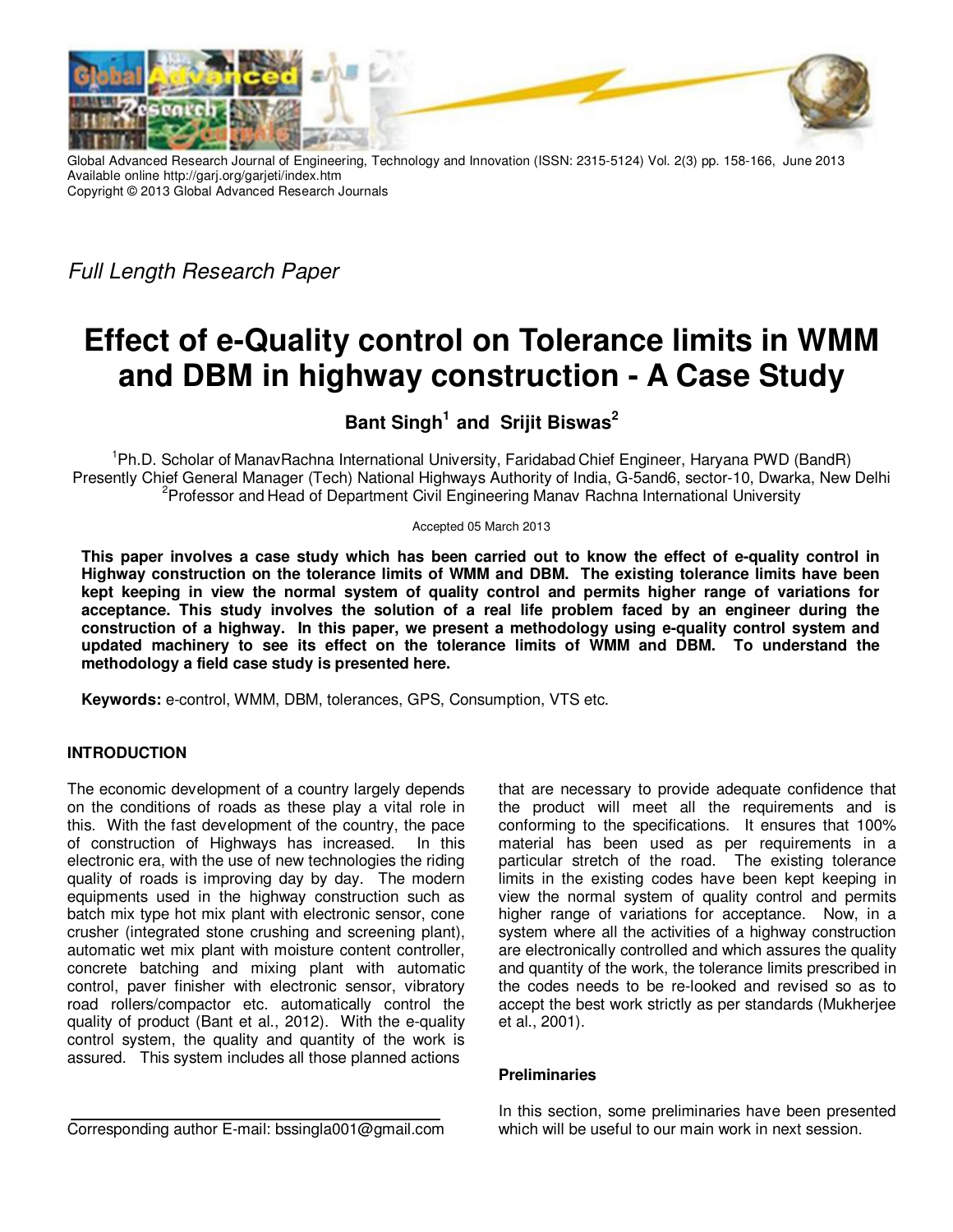| $\overline{\mathsf{Sr.}}$ | <b>Tipper No.</b> | Location         | Sieve size in mm |     |                    |                   |       |       |       |                   |
|---------------------------|-------------------|------------------|------------------|-----|--------------------|-------------------|-------|-------|-------|-------------------|
| No.                       |                   |                  | 53               | 45  | 22.40              | 11.20             | 4.75  | 2.360 | 0.60  | 0.075             |
|                           |                   | After loading    | 100              | 100 | 70.23              | 54.13             | 36.06 | 23.67 | 14.97 | 5.06              |
| 1.                        | KA22B5719         | At work site     | 100              | 100 | $\overline{67.92}$ | 55.23             | 31.26 | 25.10 | 16.24 | 4.37              |
|                           |                   | After laying     | 100              | 100 | 70.14              | 52.14             | 35.49 | 26.71 | 15.33 | 6.11              |
|                           |                   | After compaction | 100              | 100 | 76.55              | 56.42             | 37.55 | 28.41 | 15.83 | 4.81              |
|                           |                   | After loading    | 100              | 100 | 72.33              | 51.22             | 33.55 | 23.55 | 16.55 | 5.66              |
| 2.                        | TN30L0883         | At work site     | 100              | 100 | 69.88              | 50.88             | 33.78 | 20.88 | 16.55 | 4.52              |
|                           |                   | After laying     | 100              | 100 | 74.88              | 54.88             | 37.44 | 28.44 | 18.33 | 6.12              |
|                           |                   | After compaction | 100              | 100 | 78.22              | 58.22             | 37.44 | 26.88 | 20.11 | 5.89              |
| $\overline{3}$ .          | KA22B5715         | After loading    | 100              | 100 | 68.52              | 50.46             | 28.68 | 22.74 | 16.92 | 5.65              |
|                           |                   | At work site     | 100              | 100 | 70.62              | 48.72             | 34.54 | 22.82 | 19.54 | 4.68              |
|                           |                   | After laying     | 100              | 100 | 71.22              | 49.11             | 34.66 | 23.11 | 15.66 | 5.88              |
|                           |                   | After compaction | 100              | 100 | 75.44              | 54.22             | 34.56 | 26.12 | 14.82 | 5.41              |
| 4.                        | KA22B5717         | After loading    | 100              | 100 | 68.82              | 55.42             | 33.62 | 24.25 | 18.08 | $\overline{5.66}$ |
|                           |                   | At work site     | 100              | 100 | 70.68              | 53.42             | 29.74 | 24.56 | 18.94 | 5.08              |
|                           |                   | After laying     | 100              | 100 | 74.55              | 56.41             | 34.78 | 24.66 | 13.55 | 4.98              |
|                           |                   | After compaction | 100              | 100 | 78.22              | $\frac{1}{57.09}$ | 36.12 | 25.10 | 15.14 | 4.26              |
| 5.                        | TN30L0913         | After loading    | 100              | 100 | 73.21              | 56.42             | 36.21 | 24.10 | 17.03 | 5.23              |
|                           |                   | At work site     | 100              | 100 | 72.33              | 51.60             | 32.10 | 23.11 | 14.06 | 5.26              |
|                           |                   | After laying     | 100              | 100 | 76.75              | 57.44             | 36.88 | 26.88 | 17.56 | 6.44              |
|                           |                   | After compaction | 100              | 100 | 78.14              | 56.17             | 37.88 | 28.22 | 18.22 | 5.89              |
| 6.                        | KA22B5716         | After loading    | 100              | 100 | 70.06              | 51.60             | 34.12 | 23.60 | 16.36 | 4.97              |
|                           |                   | At work site     | 100              | 100 | 72.63              | 53.71             | 35.26 | 24.12 | 16.34 | 3.96              |
|                           |                   | After laying     | 100              | 100 | 72.55              | 54.71             | 34.15 | 26.32 | 16.74 | 4.50              |
|                           |                   | After compaction | 100              | 100 | 74.21              | 53.12             | 34.25 | 25.14 | 17.25 | 3.96              |
| $\overline{7}$ .          | TN300911          | After loading    | 100              | 100 | 74.68              | 54.18             | 36.40 | 22.18 | 16.80 | 5.14              |
|                           |                   | At work site     | 100              | 100 | 73.14              | 52.60             | 37.18 | 22.16 | 17.18 | 3.01              |
|                           |                   | After laying     | 100              | 100 | 72.13              | 56.44             | 37.88 | 23.19 | 17.58 | 4.89              |
|                           |                   | After compaction | 100              | 100 | 73.52              | 57.83             | 38.61 | 24.34 | 18.43 | 5.36              |
| 8.                        | TN30K6610         | After loading    | 100              | 100 | 76.55              | 57.88             | 37.22 | 25.31 | 18.22 | 3.78              |
|                           |                   | At work site     | 100              | 100 | 73.25              | 55.88             | 37.25 | 24.33 | 15.66 | 2.88              |
|                           |                   | After laying     | 100              | 100 | 75.22              | 55.11             | 35.77 | 27.33 | 16.52 | 5.22              |
|                           |                   | After compaction | 100              | 100 | 77.83              | 55.82             | 36.45 | 28.12 | 16.73 | 5.88              |

**Table 1.** (Gradation data of WMM at various stages)

Graph No.1: for 22.4 mm sleve size (WMM)



## **e-quality control system?**

In this system, every activity is electronically controlled through the modern equipments having computerized control and the live data is placed on the website along with live photographs in real time in respect of the followings:

## **e-control on receipt of bitumen**

Generally the bitumen is received from the oil refineries. To control the pilferage of bitumen, the live photographs of the bitumen tankers taken during its weighing on automatic computerized weighing machine are placed in live time on the website with project ID.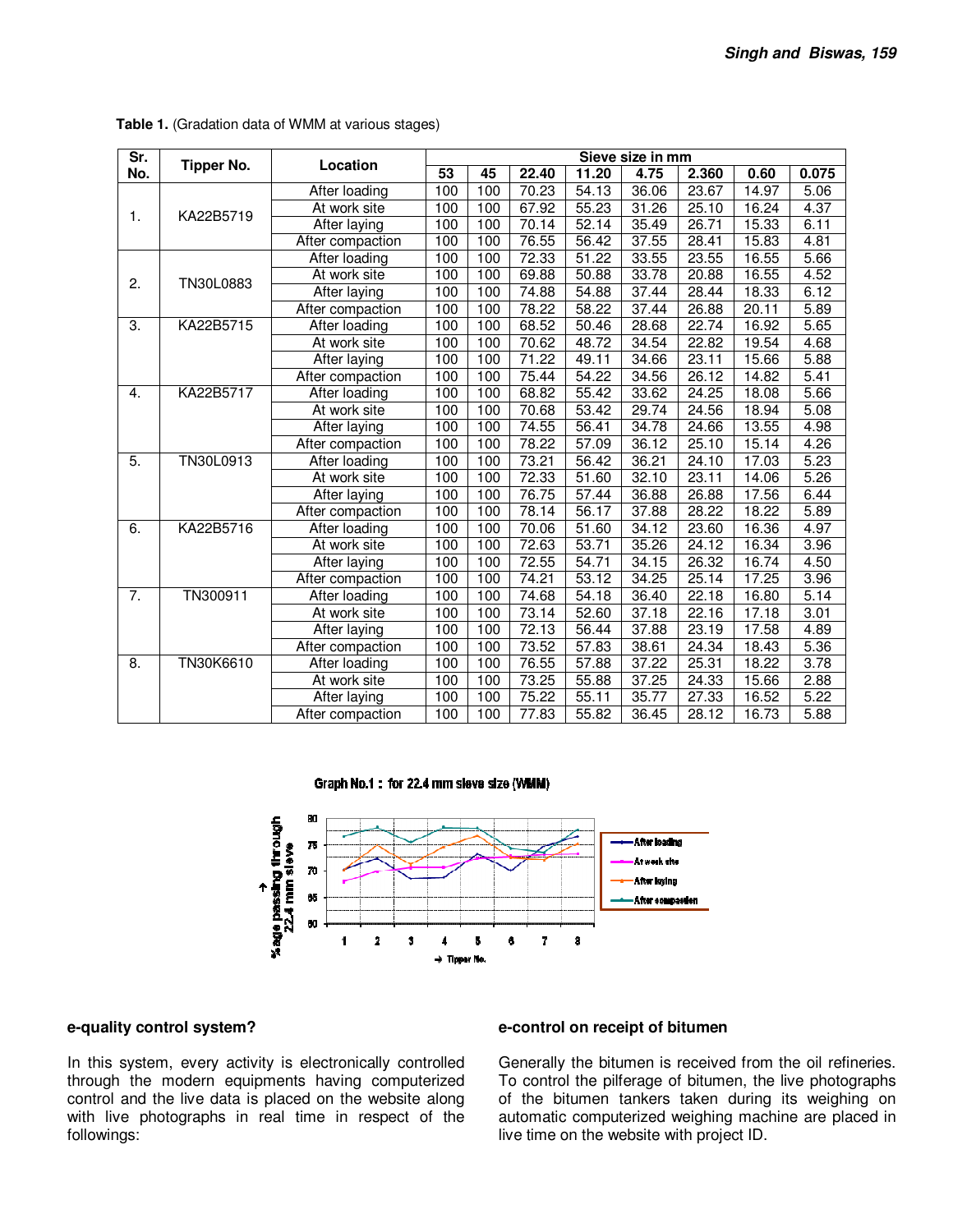

**Graph No.2 : for 11.2 mm sieve size (WMM)**

**Graph No.3 : for 4.75 mm sieve size (WMM)**



**Graph No.4 : for 2.360 mm sieve size (WMM)**



**Graph No.5 : for 0.60mm sieve size (WMM)**







## **e-control on mixing of material at plant site**

The Batch mix type Hot Mix Plant with electronic sensor (which automatically controls proportion of different fractions and bitumen) is used. The proportions of various ingredients required for DBM are set upon the computer of batch type hot mix plant. The live data with project ID is placed on the website (IRC:90-1985).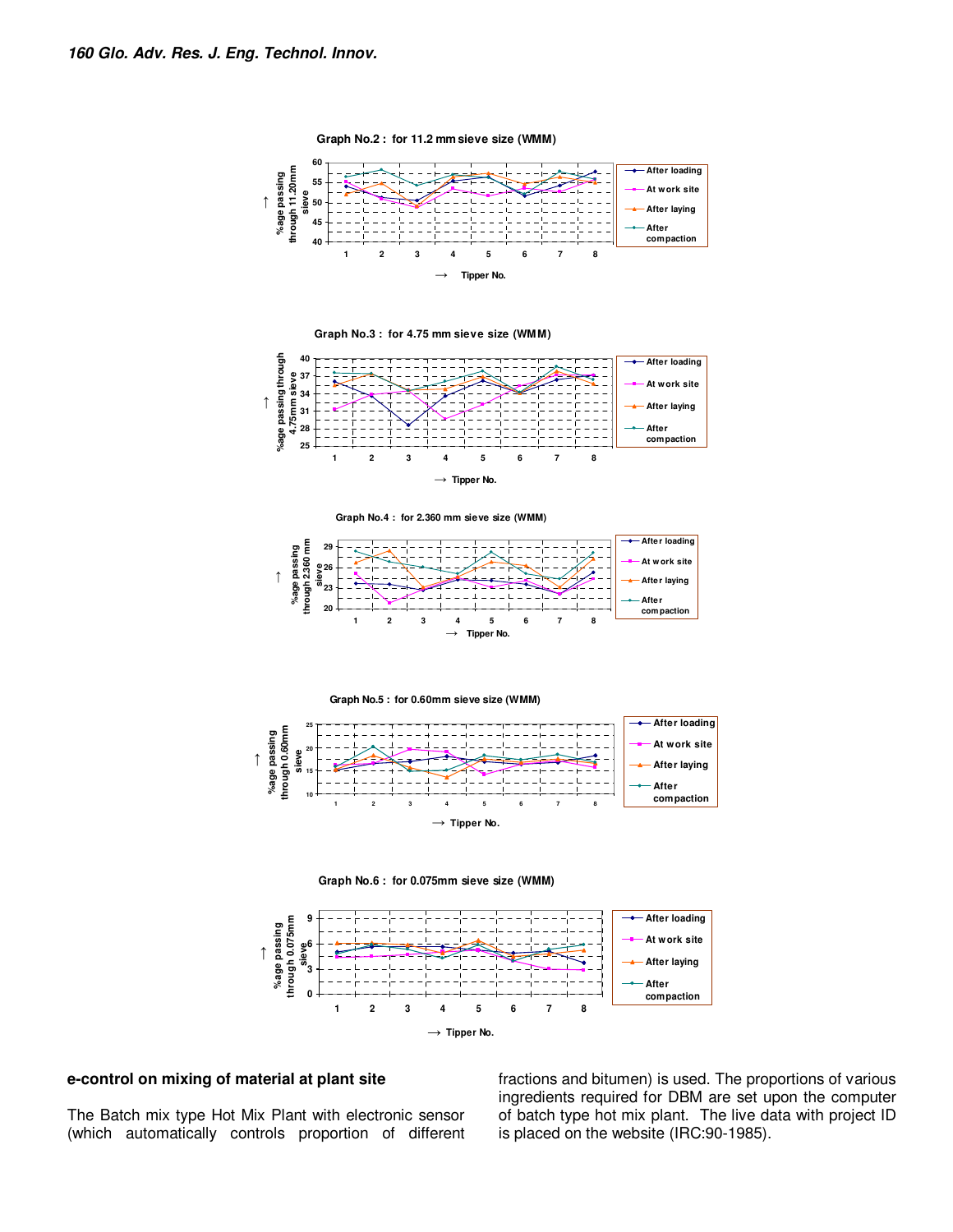| S.  | <b>Description</b>                 |             | % age passing through sieve | Recommended Tolerance      |  |  |
|-----|------------------------------------|-------------|-----------------------------|----------------------------|--|--|
| No. |                                    | As per code | As per tests conducted      | Limits                     |  |  |
| ι.  | Aggregates passing 53mm sieve      | 100%        | 100%                        | 100%                       |  |  |
| 2.  | Aggregate passing 45mm sieve       | 95-100%     | 100%                        | This sieve size be omitted |  |  |
| 3.  | Aggregate passing 22.40 mm size    | 60-80%      | 67-79%                      | 65-80%                     |  |  |
| 4.  | Aggregate passing 11.20 mm sieve   | 40-60%      | 50-59%                      | 50-60%                     |  |  |
| 5.  | Aggregate passing 4.75 mm sieve    | 25-40%      | 30-38%                      | $30 - 40%$                 |  |  |
| 6.  | Aggregate passing 2.36 mm sieve    | 15-30%      | 20-29%                      | 20-30%                     |  |  |
| 7.  | Aggregate passing 600 micron sieve | $8 - 22%$   | 13-21%                      | $12 - 22%$                 |  |  |
| 8.  | Aggregate passing 75 micron sieve  | $0 - 8%$    | $2 - 7%$                    | $2 - 8%$                   |  |  |

**Table 2.** (Tolerances for various sizes of aggregates in WMM)

# **Table 3.** (Gradation data of DBM at various stages)

| Sr.              |                   | Location            | Sieve size in mm |      |       |       |       |                                  |                                                                                                                                                                                                                                                                                     |       |
|------------------|-------------------|---------------------|------------------|------|-------|-------|-------|----------------------------------|-------------------------------------------------------------------------------------------------------------------------------------------------------------------------------------------------------------------------------------------------------------------------------------|-------|
| No.              | <b>Tipper No.</b> |                     | 45               | 37.5 | 26.5  | 13.2  | 4.75  | 2.36                             | 0.3                                                                                                                                                                                                                                                                                 | 0.075 |
|                  |                   | After loading       | 100              | 100  | 86.96 | 62.80 | 42.45 | 33.87                            |                                                                                                                                                                                                                                                                                     | 4.37  |
| 1                | KA22B5715         | At work site        | 100              | 100  | 86.35 | 62.55 | 42.20 | 33.55                            | 12.01                                                                                                                                                                                                                                                                               | 4.15  |
|                  |                   | <b>After laying</b> | 100              | 100  | 86.88 | 62.98 | 42.50 | 37.90                            | 12.89                                                                                                                                                                                                                                                                               | 4.22  |
|                  |                   | After compaction    | 100              | 100  | 87.22 | 63.55 | 39.45 | 35.22                            | 13.22                                                                                                                                                                                                                                                                               | 3.98  |
|                  |                   | After loading       | 100              | 100  | 86.10 | 62.15 | 42.68 | 33.15                            | 12.90                                                                                                                                                                                                                                                                               | 4.68  |
| $\overline{c}$   | TN30K6635         | At work site        | 100              | 100  | 86.22 | 62.48 | 42.33 | 33.98                            | 12.52                                                                                                                                                                                                                                                                               | 4.53  |
|                  |                   | <b>After laying</b> | 100              | 100  | 86.11 | 62.20 | 42.48 | 33.90                            | 12.68                                                                                                                                                                                                                                                                               | 4.90  |
|                  |                   | After compaction    | 100              | 100  | 85.30 | 62.10 | 41.15 | 34.90                            | 13.10                                                                                                                                                                                                                                                                               | 5.01  |
|                  |                   | After loading       | 100              | 100  | 86.08 | 62.53 | 42.68 | 33.71                            | 12.81                                                                                                                                                                                                                                                                               | 4.26  |
| 3                | KA22B5719         | At work site        | 100              | 100  | 86.15 | 62.43 | 42.70 |                                  |                                                                                                                                                                                                                                                                                     | 4.75  |
|                  |                   | After laying        | 100              | 100  | 86.88 | 62.53 | 42.61 | 33.09                            | 12.09                                                                                                                                                                                                                                                                               | 4.87  |
|                  |                   | After compaction    | 100              | 100  | 87.02 | 63.30 | 41.63 | 34.09                            | 12.51<br>12.53<br>13.15<br>12.68<br>12.99<br>14.01<br>14.28<br>11.19<br>11.98<br>12.10<br>13.80<br>14.80<br>14.11<br>14.80<br>14.11<br>13.85<br>14.08<br>12.99<br>12.68<br>12.33<br>12.86<br>13.11<br>13.88<br>12.34<br>12.11<br>12.08<br>13.08<br>12.85<br>12.10<br>12.63<br>12.10 | 4.98  |
|                  |                   | After loading       | 100              | 100  | 86.96 | 61.68 | 42.45 | 33.59                            |                                                                                                                                                                                                                                                                                     | 4.29  |
| 4                | KA22B5717         | At work site        | 100              | 100  | 86.80 | 61.99 | 42.30 | 33.75                            |                                                                                                                                                                                                                                                                                     | 4.68  |
|                  |                   | After laying        | 100              | 100  | 86.83 | 61.92 | 42.34 | 33.80                            |                                                                                                                                                                                                                                                                                     | 4.81  |
|                  |                   | After compaction    | 100              | 100  | 85.98 | 61.68 | 43.53 | 34.30                            |                                                                                                                                                                                                                                                                                     | 5.01  |
|                  | TN03L883          | After loading       | 100              | 100  | 87.30 | 63.49 | 42.55 | 33.39                            |                                                                                                                                                                                                                                                                                     | 4.20  |
| 5                |                   | At work site        | 100              | 100  | 87.39 | 63.98 | 44.43 | 32.98                            |                                                                                                                                                                                                                                                                                     | 4.69  |
|                  |                   | After laying        | 100              | 100  | 87.22 | 63.58 | 44.12 | 31.98                            |                                                                                                                                                                                                                                                                                     | 4.70  |
|                  |                   | After compaction    | 100              | 100  | 86.33 | 63.92 | 41.22 | 34.92                            |                                                                                                                                                                                                                                                                                     | 5.11  |
|                  |                   | After loading       | 100              | 100  | 82.74 | 61.89 | 41.44 | 33.31                            |                                                                                                                                                                                                                                                                                     | 5.50  |
| 6                | KA22B5719         | At work site        | 100              | 100  | 82.79 | 62.44 | 41.31 | 33.80                            |                                                                                                                                                                                                                                                                                     | 5.10  |
|                  |                   | <b>After laying</b> | 100              | 100  | 82.98 | 62.99 | 41.98 |                                  |                                                                                                                                                                                                                                                                                     | 5.00  |
|                  |                   | After compaction    | 100              | 100  | 83.41 | 63.11 | 42.82 | 33.81                            |                                                                                                                                                                                                                                                                                     | 5.35  |
|                  |                   | After loading       | 100              | 100  | 83.33 | 62.99 | 41.55 | 33.20                            |                                                                                                                                                                                                                                                                                     | 4.60  |
| $\overline{7}$   | KA22B5718         | At work site        | 100              | 100  | 83.39 | 62.10 | 41.36 | 34.33                            |                                                                                                                                                                                                                                                                                     | 4.81  |
|                  |                   | After laying        | 100              | 100  | 83.44 | 62.99 | 41.55 | 34.20                            |                                                                                                                                                                                                                                                                                     | 4.88  |
|                  |                   | After compaction    | 100              | 100  | 84.23 | 63.29 | 41.68 |                                  |                                                                                                                                                                                                                                                                                     | 3.89  |
|                  | TN03A7150         | After loading       | 100              | 100  | 84.11 | 63.19 | 42.91 | 33.22                            |                                                                                                                                                                                                                                                                                     | 4.78  |
| 8                |                   | At work site        | 100              | 100  | 84.22 | 63.39 | 42.98 | 33.28                            |                                                                                                                                                                                                                                                                                     | 4.50  |
|                  |                   | <b>After laying</b> | 100              | 100  | 84.68 | 63.98 | 42.22 | 33.58                            |                                                                                                                                                                                                                                                                                     | 4.80  |
|                  |                   | After compaction    | 100              | 100  | 83.11 | 62.94 | 43.44 | 33.88                            |                                                                                                                                                                                                                                                                                     | 4.98  |
|                  | KA22B5716         | After loading       | 100              | 100  | 85.20 | 63.19 | 42.88 | 33.22                            |                                                                                                                                                                                                                                                                                     | 4.62  |
| $\boldsymbol{9}$ |                   | At work site        | 100              | 100  | 85.28 | 63.68 | 42.20 | 33.30                            |                                                                                                                                                                                                                                                                                     | 4.20  |
|                  |                   | After laying        | 100              | 100  | 84.99 | 63.20 | 42.28 | 33.48                            |                                                                                                                                                                                                                                                                                     | 4.68  |
|                  |                   | After compaction    | 100              | 100  | 85.45 | 64.32 | 41.30 | 34.20                            |                                                                                                                                                                                                                                                                                     | 5.09  |
|                  |                   | After loading       | 100              | 100  | 83.19 | 62.68 | 42.63 | 33.98                            |                                                                                                                                                                                                                                                                                     | 4.33  |
|                  | RJ06G4131         | At work site        | 100              | 100  | 83.28 | 62.12 | 42.48 | 33.20                            |                                                                                                                                                                                                                                                                                     | 4.77  |
| 10               |                   | <b>After laying</b> | 100              | 100  | 83.81 | 62.48 | 42.44 | 33.81                            |                                                                                                                                                                                                                                                                                     | 4.29  |
|                  |                   | After compaction    | 100              | 100  | 84.11 | 63.20 | 43.30 | 33.96<br>32.81<br>32.30<br>33.13 | 4.88                                                                                                                                                                                                                                                                                |       |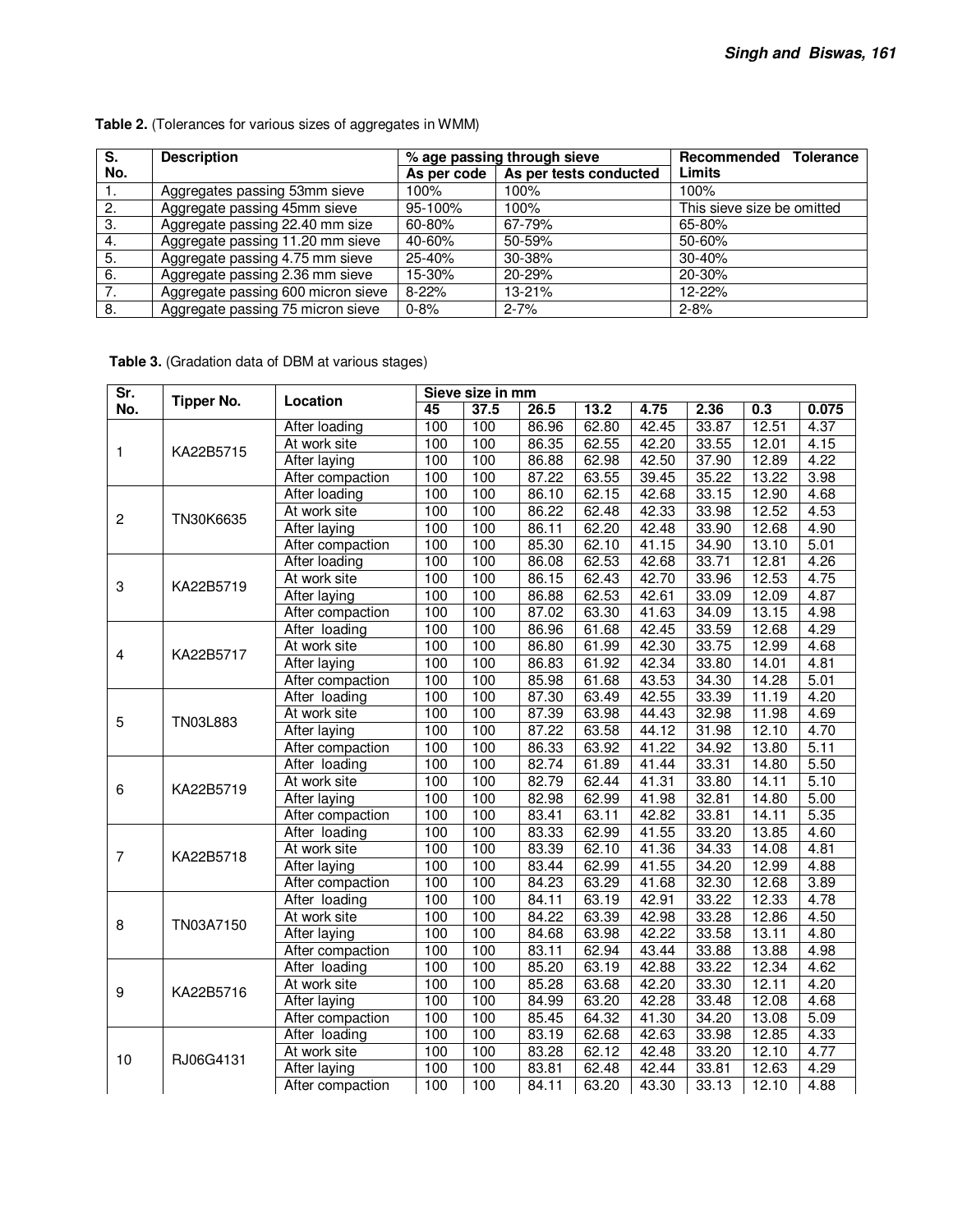

Graph No.8 : for 13.2mm sieve size (DBM)

Graph No.7: for 26.5mm sleve size (DBM)



# **e-control on weighing machine site**

As soon as the tipper is filled with the mixed bituminous material, it is brought to the automatic weighing machine to carry out the weight. A camera and GPS instruments are also installed at the weighting machine site and the live data along with photograph is placed on the website.

# **e-Control on Vehicles**

A Vehicle Tracking System along with various devices such as vehicle diagnostic sensors, fuel sensor and Global Positional System (GPS) etc. is attached with each tipper carrying out the material to check the route of the vehicle at all times, fuel consumption per km., kms traveled by the vehicle in a day, working hours of vehicles/day, halt hours of vehicles/day, idle hours of vehicles/day and speed of vehicles etc. (Bant et al., 2012).

# **e-Control on Work Site**

On the start of the work with a particular tipper on the site, its photograph during unloading in the hopper of the paver is taken and the live data along with location (RD) is placed on website. The same exercise is repeated at the end point where material of this particular tipper finishes. Thus it controls the material used in a particular reach.

## **e-control on testing of samples**

Every Engineer is given a laptop enabled with GPS and Camera. While conducting the test, the live data is placed on website. It gives the location where test is being conducted along with the photograph of the person conducting the test. Thus, the system checks bogus entries of tests.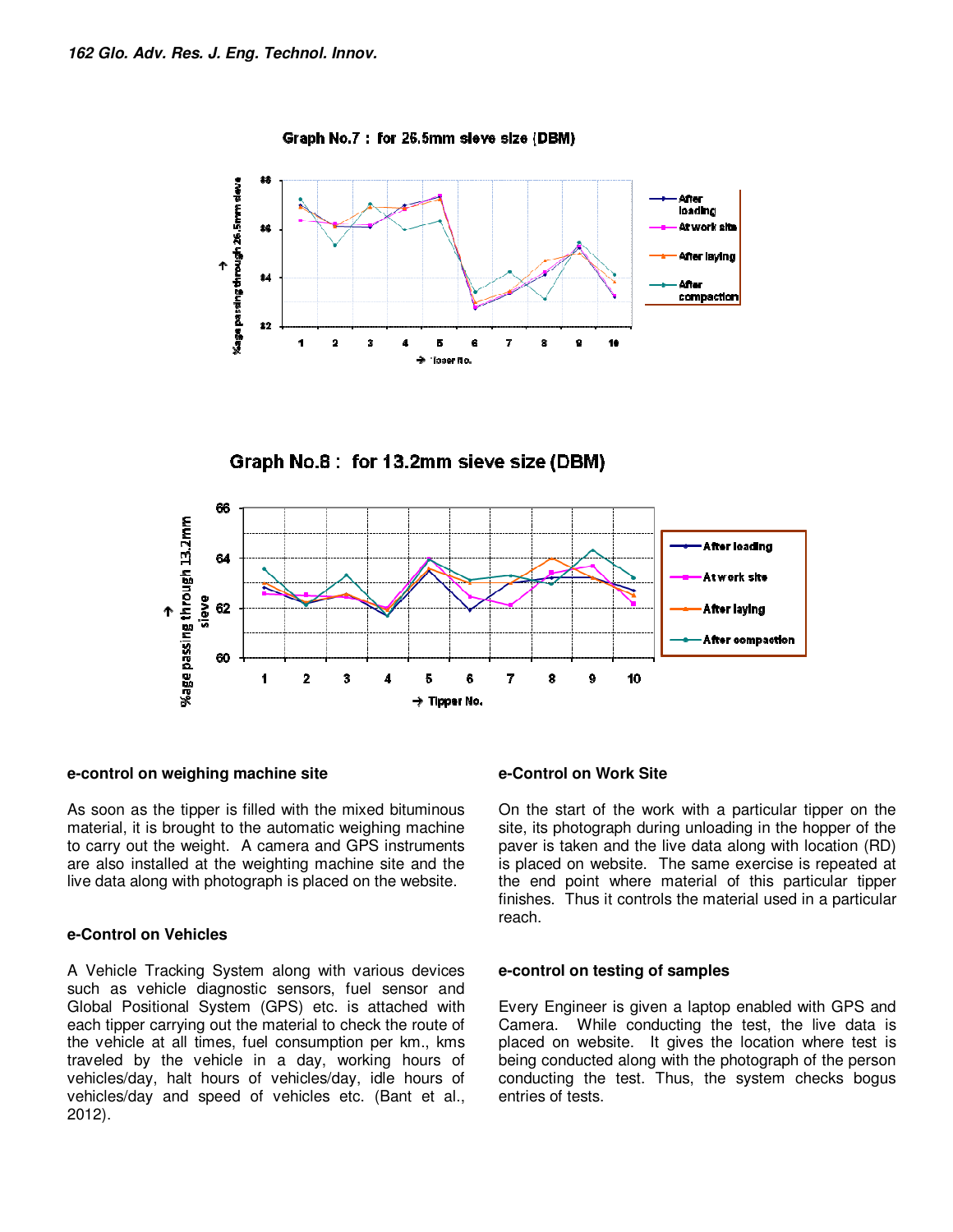





**Graph No.10 : for 2.36mm sieve size (DBM)**



#### **Why change in tolerance limits?**

In the codal provisions/specifications, the tolerance limits have been given, so that the contractor can set up the plant to get the percentages of the various ingredients in the actual mix as per job mix formula within the permissible limits of variations and the material is accepted within these tolerance limits (IRC:SP:57-2000). In this electronic age, the modern equipments are used which automatically control the various ingredients of product and check the quality of product. So, in the highway construction where e-quality control system has been adopted, the quality and quantity of the work as per standards is assured (Bant and Srijit,). To upgrade the standards of highways especially in the case of a high

speed corridors where a better riding quality is required, the tolerance limits needs to be relooked and revised tolerance limits (lower than the existing) should be allowed.

## **METHODOLOGY**

Firstly, we selected a project to carry out the work in field. The modern equipments such as batch mix type hot mix plant with electronic sensor which automatically controls proportion of different fractions and bitumen, cone crusher (integrated stone crushing and screening plant), automatic wet mix plant with moisture content controller, concrete batching and mixing plant with automatic control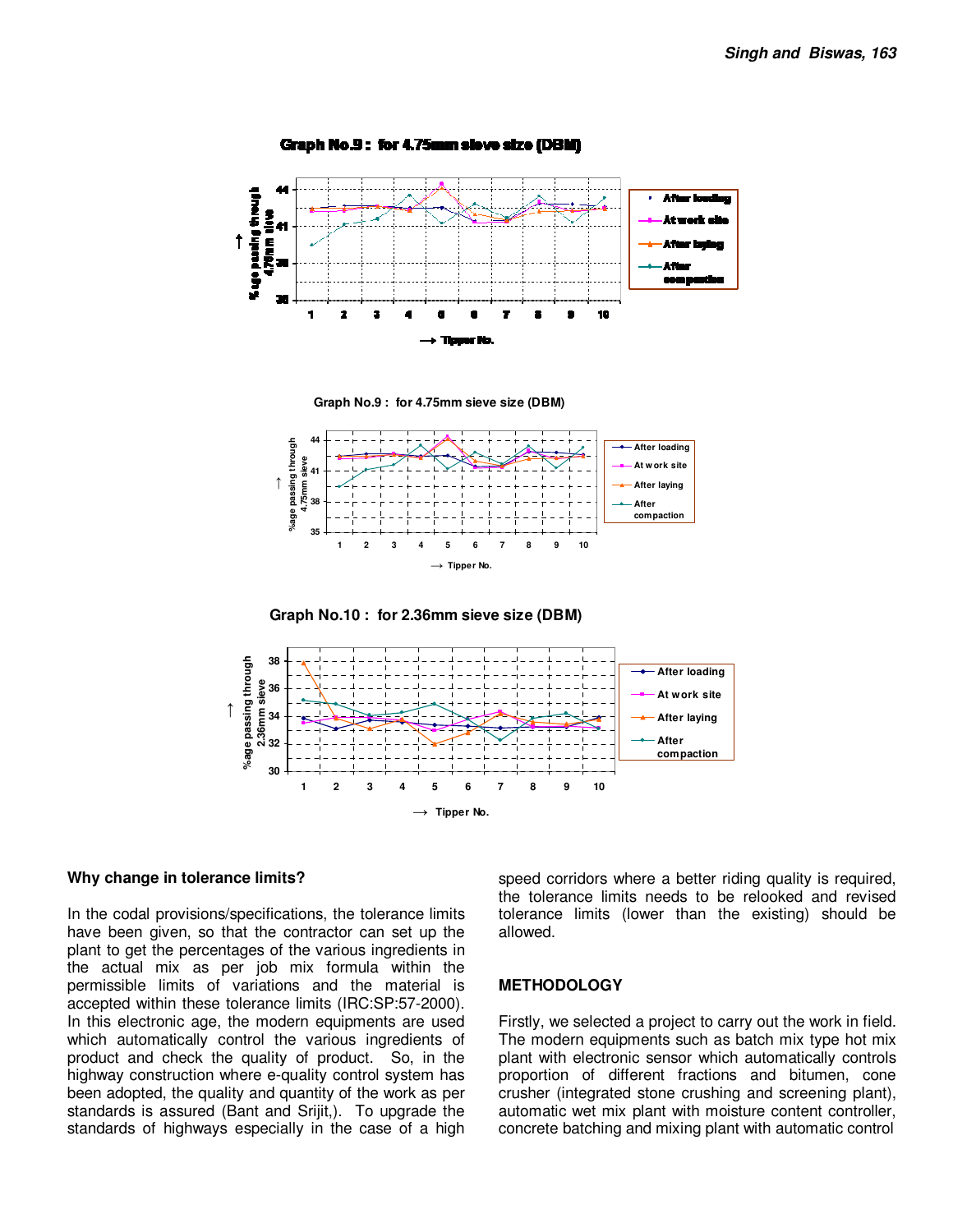

**Graph No.12 : for 0.075mm sieve size (DBM)**

**Graph No.11 : for 0.3mm sieve size (DBM)**



**Table 5.** (Comparison of Bitumen as per data set on computer, actual tests at plant site & after laying)

| S. | <b>Description</b>                                            | <b>KA22</b>                 | <b>TN30</b>           | <b>KA22B</b>      | <b>KA22B5</b>  | <b>TN03</b>                 |                    | KA22B5 KA22B5 | TN <sub>03</sub> | <b>KA22B5</b>     | <b>RJ06</b>        |
|----|---------------------------------------------------------------|-----------------------------|-----------------------|-------------------|----------------|-----------------------------|--------------------|---------------|------------------|-------------------|--------------------|
| N. |                                                               | <b>B5715</b>                | K6635                 | 5719              | 717            | L883                        | 719                | 718           | A7150            | 716               | G4131              |
| 1. | % of Bitumen set<br>on computer                               | 4.36%                       | 4.36%                 | 4.36%             | 4.36%          | 4.36%                       | 4.36%              | 4.36%         | 4.36%            | 4.36%             | 4.36%              |
| 2. | % of Bitumen as<br>per test at plant site                     | 4.33%                       | 4.35%                 | 4.37%             | 4.33%          | 4.35%                       | 4.36%              | 4.36%         | 4.35%            | 4.37%             | 4.35%              |
| 3. | % of Bitumen as<br>per test after laying<br>(core extraction) | 4.35%                       | 4.35%                 | 4.36%             | 4.35%          | 4.37%                       | 4.35%              | 4.36%         | 4.36%            | 4.37%             | 4.35%              |
| 4. | Difference of SI.<br>No.1 & 2                                 | $(\cdot)$<br>0.03%          | $(\hbox{-})$<br>0.01% | $^{(+)}$<br>0.01% | $(-)$<br>0.03% | $(\textnormal{-})$<br>0.01% | 0%                 | 0%            | (-)<br>0.01%     | $^{(+)}$<br>0.01% | $(\cdot)$<br>0.01% |
| 5. | Difference of SI.<br>No.1 & 3                                 | $(\textnormal{-})$<br>0.01% | (-)<br>0.01%          | 0%                | $(-)$<br>0.01% | $(+)$<br>0.01%              | $(\cdot)$<br>0.01% | 0%            | 0%               | $(+)$<br>0.01%    | $(-)$<br>0.01%     |

etc. are used at site. All the relevant data collected at site at various stages is placed on web site. Various physical tests are conducted to know the variations in different ingredients. To understand the above different ingredients. To understand the methodology, let us make a valid case study in a highway construction in India.

# **A case study**

For a valid case study, we select a sanctioned project

"Construction of NH-4 (Belgaum-Dharwad section from km.433 to km.515) executed in the State of Karnataka, India" at an estimated cost of Rs.480.00 crores on DBFO (Design, Built, Finance and Operation) pattern. The execution of work is being carried out by National Highways Authority of India according to technical specifications laid down by Ministry of Road Transport and Highways (MoRTandH) (Ministry of Road Transport and Highways, 2001). For the sake of simplicity in presenting our methodology the data is collected at site and evaluated as under: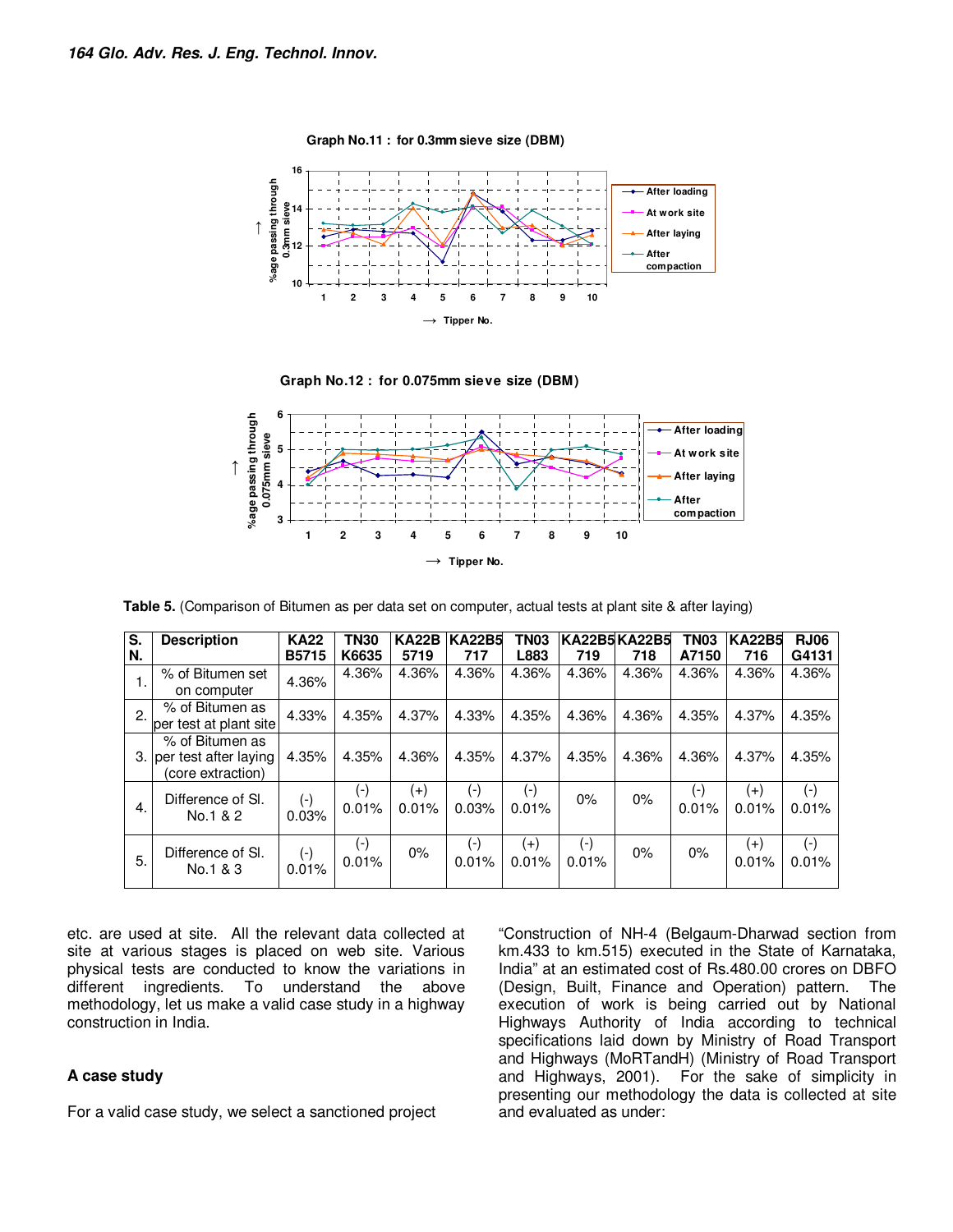Graph No.13 - % age of bitumen as per data set on computer, actual test at plant site & after laying - tipperwise



# **Tolerance limits in Wet Mix Macadam (WMM)**

To study the variations at various stages of construction, the material of the same truck/tipper was tested at different stages of construction as under:

- (i) Just after loading in the tipper.
- (ii) At the time when tipper reaches at work site.
- (iii) After laying.
- (iv) After compaction.

The data of 8 such tippers is placed below in Table-1 giving the gradation of various ingredients at various stages of construction:

The above data of 8 tippers is further presented in graphs 1 to 6 for %age passing through sieves 22.40mm, 11.20mm, 4.75mm, 2.360mm, 0.60mm and 0.075%mm (the graphs of 53mm and 45mm are not shown as there is no variation).

From the above Table No.1 and Graphs 1 to 6, the variations in %age of aggregates passing through different sieves during various stages of construction are presented below in Table No.2 along with the codal provisions and recommended tolerances:

## **Tolerance limits in Dense Bituminous Macadam (DBM)**

To study the variations at various stages of construction in Dense Bituminous Macadam (DBM), again the material of the same truck/tipper was tested at different stages such as just after loading in the tipper, at the time when tipper reaches to site, after laying and after compaction. The tolerance limits for aggregates and bitumen content are studied as under:

# **Aggregates**

The data collected in respect of 10 tippers is placed below in Table-3 giving the gradation of various ingredients at various stages of construction:

The above data is further presented in graphs 7 to 12 for %age passing through sieves 26.5mm, 13.2mm, 4.75mm, 2.36mm, 0.3mm and 0.075mm (the graphs of 45mm and 37.5mm are not shown as there is no variation).

From the data presented in Table No.3 and Graphs 7 to 10, the variations in %ages of aggregates passing through various sieves during various stages of construction are presented below in Table No.4 along with the codal provisions and recommended tolerance limits:

## **Bitumen contents**

The data collected in respect of bitumen contents in DBM for 10 tippers during various stages of construction is presented below in Table No.5:

The %age of bitumen set on computer at plant site and bitumen found in DBM material during actual testing at plant site and after laying has been shown in a graphical presentation in Graph No.13

From the above Table No.5 and Graph No.13, it is clear that there is a variation in the bitumen contents in the samples in the range from  $(-)$  0.03% to  $(+)$  0.01%.

Thus, the codal provisions for permissible tolerances/variations in bitumen contents which are + 0.3% seems to be on very much higher side and are recommended for revision as given in Table No.6:

## **RESULTS AND DISCUSSIONS**

The results of the case study shows that with the use of e-quality control system, there is less variation in the %age of aggregates passing through various sieves during various stages of construction and thus lower tolerance limits are required than prescribed limits in the codes. In case of Wet Mix Macadam, the range in variation of various size of aggregates should be reduced as per recommendations given in Table .2. Similarly,